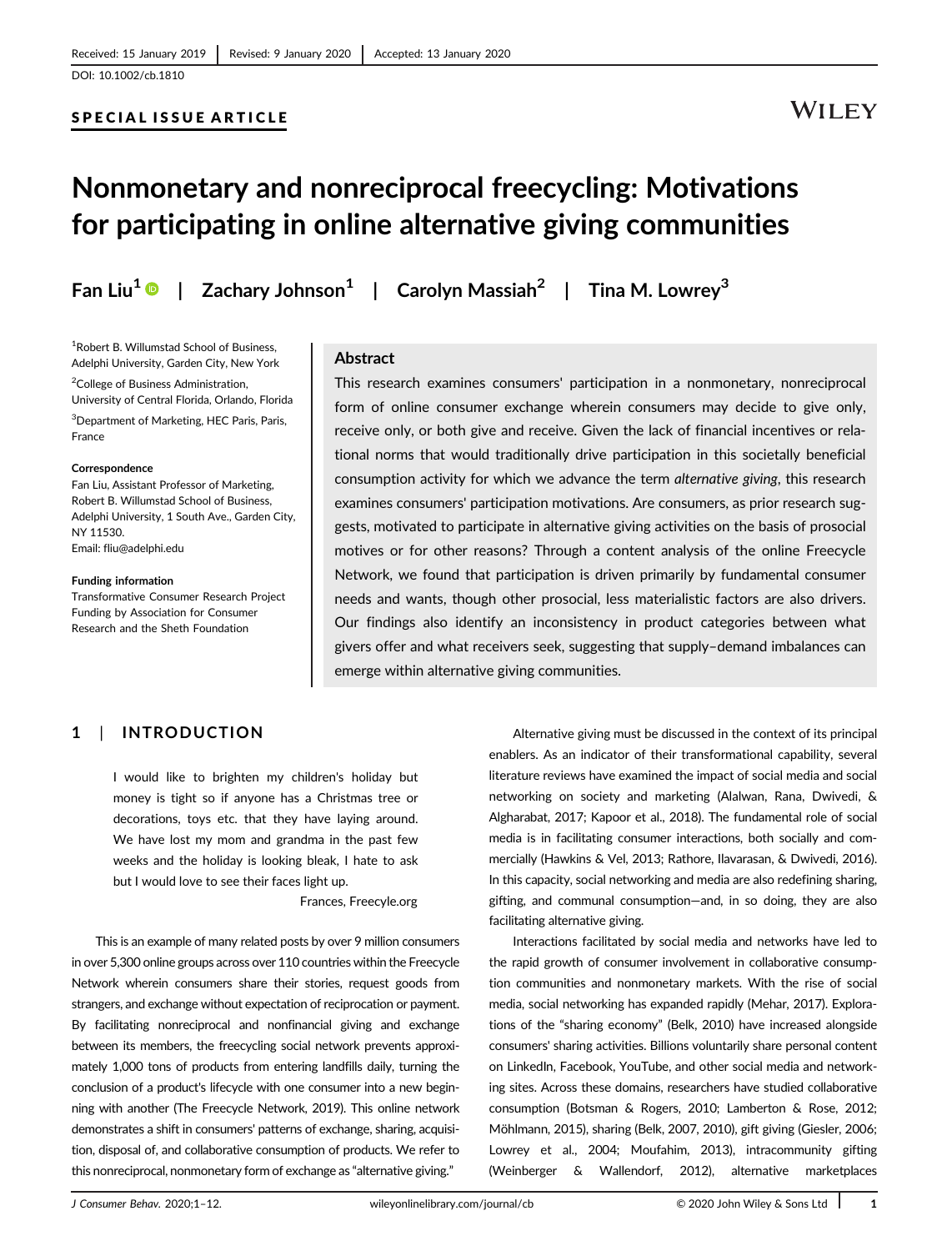# 2 LIU ET AL.

(Albinsson & Perera, 2012), the hybrid economy (Scaraboto, 2015), recycling or "unconsumption," or other (alternative) nonmonetary consumption practices such as downshifting, simplification, and disposing (Nelson, Rademacher, & Paek, 2007; Etzioi, 2009; Albinsson & Perera, 2009, 2012; McDonald et al., 2006; Arsel, 2010; Arsel & Dobscha, 2011; Ture & Ger, 2011; Cappellini & Parsons, 2011; Black & Cherrier, 2011). Regardless of the form of gifting, collaborative consumption, or sharing, prior research focuses on joint ownership and/or reciprocal exchange.

Consumers can, however, join a collaborative consumption community in which ownership is transferred but reciprocity is neither assumed nor required, a little-studied form of exchange. Echoing the 21st century activist and sustainability movements (Albinsson & Perera, 2012), consumers' collaborative consumption activities can consist of large-scale nonmonetary, nonreciprocal giving and taking, a phenomenon we refer to as "alternative giving." For instance, [CouchSurfing.com](http://couchsurfing.com) is akin to Airbnb (which involves paid services) in that it is a home-sharing social network but exists in a new form of exchange, or lack thereof, as there is no expectation of monetary exchange between its 14 million hosts and guests ([couchsurfing.com](http://couchsurfing.com)). Online alternative giving communities like this align with the focus of this research. Specifically, this research enriches the literature of collaborative consumption and gift giving from a nonmonetary, nonreciprocal perspective and connects to emerging research in digital, social media, and mobile marketing (e.g., Lamberton & Stephen, 2016).

Like collaborative consumption research, gift-giving research tends to focus on giving, receiving, and reciprocity (Giesler, 2006; Mauss, 1925). Because nonmonetary markets are defined on the basis of a nonassumption of reciprocity, these markets are thus outside the umbrella of gifting frameworks. Therefore, we advance an "alternative giving" framework in which consumers may opt to give only, receive only, or both give and receive. Through an analysis of consumers' digital interactions collected from a large alternative giving community [\(freecycle.org](http://freecycle.org)), we examine and uncover differences between givers' versus receivers' (a) motivations for participating in alternative giving market activities (b) and the implications for joining an alternative giving marketplace. We also identify supply and demand imbalances between goals of givers and receivers. This research contributes to this domain by identifying and comparing motives of givers and recipients, as well as providing practical feedback for sustainable community organizers and policymakers.

To examine these areas, we first present a literature review of the key conceptualizations of gift giving, sharing, and collaborative consumption, which provides the theoretical background for examining alternative giving and demonstrates the need for a new conceptualization. On the basis of this review, we advance a conceptualization of "alternative giving." Next, we examine this framework along with consumers' motivations for alternative giving participation through a content analysis of users' public online comments on [freecycle.org](http://freecycle.org). Finally, marketing, societal welfare, and consumer welfare implications are discussed.

# 2 | THEORETICAL BACKGROUND: FROM TRADITIONAL GIFT GIVING TO ONLINE ALTERNATIVE GIVING

In this section, we describe traditional gift-giving, sharing, and collaborative consumption. We provide this review to explain why and how alternative giving represents a unique phenomenon relative to other forms of consumer exchange.

Gift giving is a universal mode of exchange that strengthens human relationships and integrates society (Sherry, 1983). Gift giving functions through ongoing exchanges between two gifting partners (Giesler, 2006; Malinowski, 1922) and is governed by reciprocity norms, a set of rules and obligations that build a complex pattern of give and take (Gouldner, 1960). Accordingly, gift giving includes three central requirements: give, receive, and give back (Mauss, 1925) between two partners. Hence, the model of consumer gift giving explains neither exchange that is nonreciprocal nor that is between more than two persons.

Unlike gifting, sharing is a "nonreciprocal pro-social behavior" (Benkler, 2004). Nonreciprocity (Benkler, 2004) and the dissolution of interpersonal boundaries imposed by possession attachment are fundamental characteristics of sharing. Prototypes for sharing are "mothering and the pooling and allocation of resources within the family" (Belk, 2007), and most people share their homes, food, resources, and belongings with other household members (Belk, 2014). Globalization and technological shifts, however, have expanded traditional definitions of sharing. Social media platforms such as Twitter, Instagram, Facebook, Snapchat, and YouTube have unlocked a new era of sharing embraced by billions, though the core definition remains the same. Sharing assumes that a resource is collectively consumed, owned, or used; ownership may be extended, but not transferred, to others (Belk, 2010). Observing that ambiguities may arise between gift giving, sharing, and commodity exchange, Belk (2010) notes that gift giving imposes an obligation of reciprocity whereas sharing and collaborative consumption do not.

Collaborative consumption includes "events in which one or more persons consume economic goods or services in the process of engaging in joint activities with one or more other" (Felson & Spaeth, 1978, p. 614). This definition comprises concepts such as redistribution markets, renting services, and collaborative lifestyles (Botsman & Rogers, 2010) and sharing activities (Belk 2007, 2010, 2014). It can include activities such as speaking on the telephone, drinking beer with friends, or using birth control during sexual intimacy. Botsman and Rogers's (2010) examination of collaborative consumption centers around concepts including "traditional sharing, bartering, lending, trading, renting, gifting, and swapping," which relate to the coordination, acquisition, and distribution of a resource for a fee. From this perspective, collaborative consumption or collaborative lifestyle includes companies like Airbnb (Botsman & Rogers, 2010). For Belk (2014), "collaborative consumption is people coordinating the acquisition and distribution of a resource for a fee or other compensation" but not activities without compensation such as those embraced on [couchsurfing.com](http://couchsurfing.com) or [freecycle.org.](http://freecycle.org) So albeit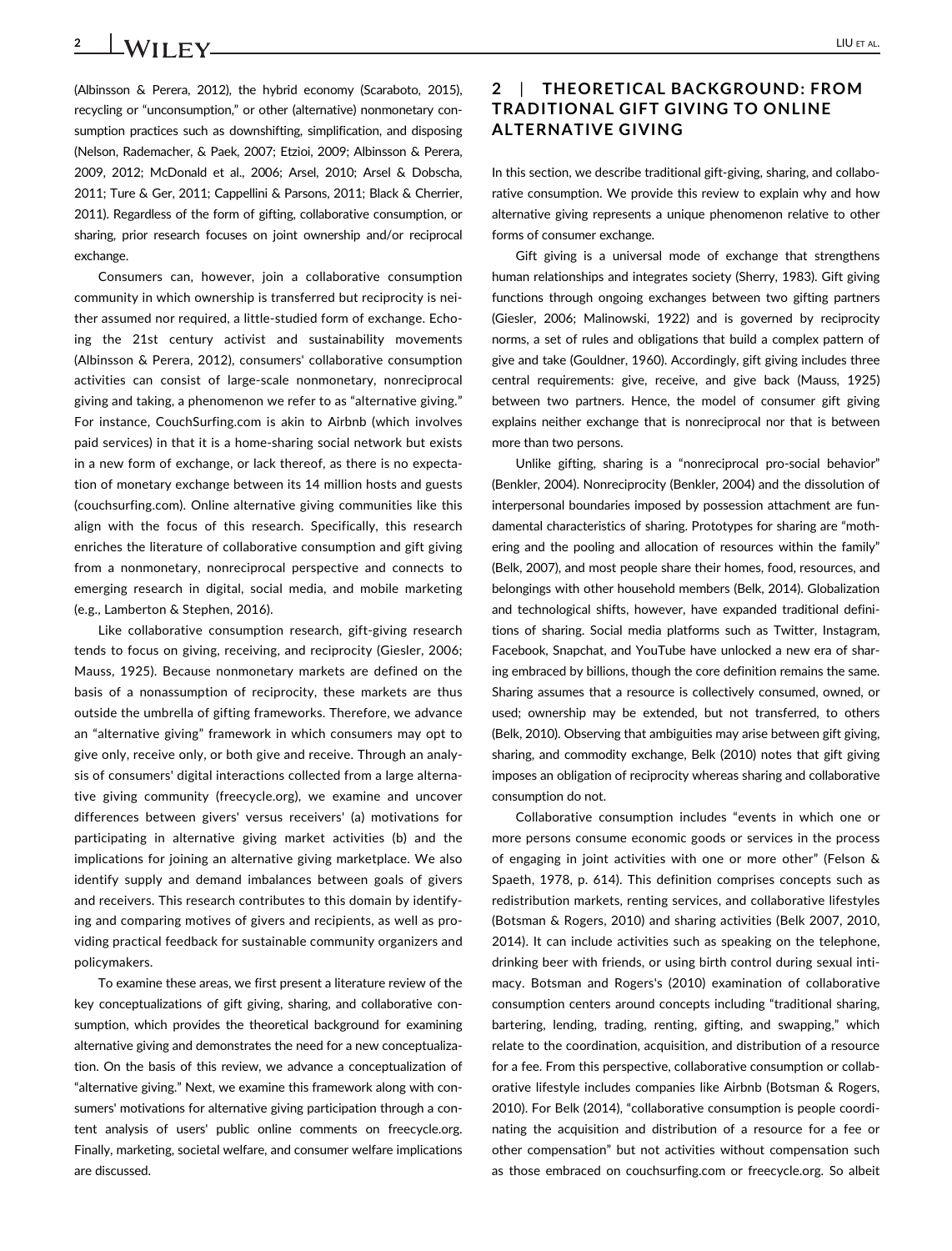related, collaborative consumption and sharing are distinct from each other (Belk 2007, 2010, 2014) and also nonmonetary markets.

As an ad hoc form of nonmonetary collaborative consumption or sharing, free markets are known as "alternative marketplaces" organized by "consumers for consumers" (Albinsson & Perera, 2012). In investigating organizers' and participants' participation motivations, Albinsson and Perera (2012) identified the importance of community as key factor. Focusing on participants' decisions and experiences in "clothing exchange" marketplaces, they identified five modes that regulated consumers' disposition activities: sharing, exchanging, donating, recycling, and ridding or trashing (Albinsson & Perera, 2009). We advance the term "alternative giving" to capture this nonconventional nonmonetary, nonreciprocal form of exchange.

Alternative giving is distinct from conceptualizations of gift giving, sharing, and communal consumption. Traditional gift giving represents a continuous cycle of "giving, receiving and giving back" (Lowrey, Otnes, & Ruth, 2004; Mauss, 1925) founded on reciprocal relationships. Alternative giving, by contrast, tends to be practiced without reciprocity requirements (Weinberger & Wallendorf, 2012). Though somewhat consistent with "collaborative consumption" (e.g., Belk, 2010; Botsman & Rogers, 2010), which occurs when people coordinate acquisition and distribution of a resource for compensation, alternative giving is generally performed without compensation or reciprocity. Third, whereas Belk noted "what is ours to others for their use" to illustrate joint ownership in sharing, alternative giving includes ownership transfer. Recent studies (Albinsson & Perera, 2012; 2009; Arsel & Dobscha, 2011) on nonmonetary, nonreciprocal types of collaborative consumption discuss notions and/or forms as "disposition (disposing)," "goods sharing/swapping" or "sharing in non-monetary marketplaces," and "pro-social exchanging." Table 1 clarifies the four types of commodity exchange including definition, involved parties, media types, and examples, which distinguish "alternative giving" from other constructs and enrich the social media marketing literature.

In the next section, we propose a framework of alternative giving and discuss the context that we studied it in: an online community that includes nonreciprocal and nonmonetary exchange, the Freecycle Network.

# 3 | THE FRAMEWORK OF ALTERNATIVE GIVING AND THE FREECYCLE NETWORK

On the basis of the definition of "alternative giving" and the nature of involved parties in the community, its conceptualization involved multiple givers and recipients, as specified in Figure 1. The alternative giving practice emerges within nonmonetary-oriented markets, including in-person markets (Albinsson & Perera, 2009) and in online markets such as the [freecycle.org](http://freecycle.org) social network examined herein. As Figure 1 illustrates, "alternative giving" community participants can choose to give only, to receive only, to give and then to receive, to receive and then to give, or to give and to receive simultaneously.

Although alternative giving marketplaces have been studied in limited prior research (Albinsson & Perera 2009, 2012), this study explores unique aspects of alternative giving (and receiving) consumer behavior in an online community. Social platforms have made nonmonetary alternative markets accessible to local communities on a global scale. As noted in Section 1, our study focuses on the nonprofit Freecycle Network that consists of over 5,300 groups and 9.3 million members who give and receive free things in their own communities ([Freecycle.org](http://freecycle.org)), which reduces waste that might otherwise go to landfills.

The Freecycle Network has received attention from public media and literature since its founding in 2003. Arsel and Dobscha (2011) conducted an analysis using blog mining, archival search, and interviews with Freecycle participants and identified tensions arising from the mismatch between institutionally imposed norms and community participation. While engaging in "recycling," people often practice

#### **TABLE 1** Types of commodity exchange

| Type of exchange          | <b>Definition</b>                                                                                                                                                              | Involved<br>parties | Type of media               | <b>Example</b>                                                   |
|---------------------------|--------------------------------------------------------------------------------------------------------------------------------------------------------------------------------|---------------------|-----------------------------|------------------------------------------------------------------|
| Alternative giving        | Nonmonetary, nonreciprocal<br>market economy online<br>(Nelson & Rademacher, 2009;<br>our proposal) and offline<br>(Albinsson & Perera, 2009,<br>2012; Arsel & Dobscha, 2011); | Multiple            | Social media and<br>offline | Freecycle, Couchsurfing, and<br><b>Really Really Free Market</b> |
| Traditional gift giving   | Reciprocity and mutuality<br>(Lowrey, Otnes, & Ruth, 2004;<br>Mauss, 1925)                                                                                                     | Dyadic              | Offline                     | One-to-one gift giving                                           |
| Sharing                   | Joint ownership; Nonreciprocal,<br>prosocial behavior (Benkler,<br>2004; Belk, 2010)                                                                                           | Multiple            | Social media                | Youtube and Facebook                                             |
| Collaborative consumption | Resource distribution for<br>compensation (Belk, 2014;<br>Botsman & Rogers, 2010)                                                                                              | Multiple            | Social media and<br>offline | Zipcar and Airbnb                                                |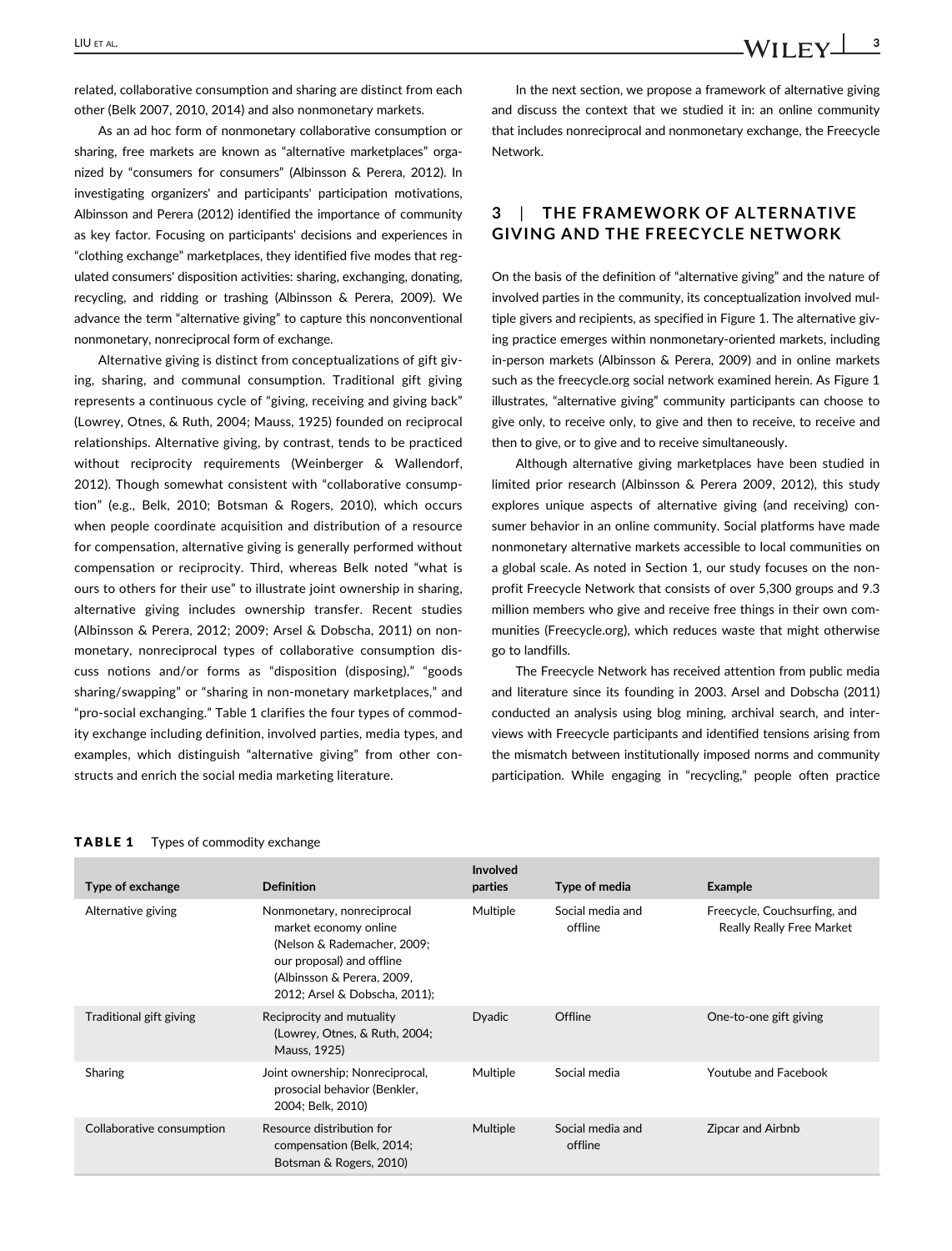

FIGURE 1 How participants engage in an alternative giving community.

The "P" in small circles represents participants who can be givers and/or recipients

"political consumption" (e.g., buycotts). This alternative form of consumption is also argued to be a new form of civic engagement (Nelson et al., 2007), but people may participate for different reasons. Quoting founder Deron Beal, a New York Times article concluded that the Freecycle Network attracts people who, rather than tree-huggers, just have something they would like to get rid of (Walker, 2007). Nelson and Rademacher (2009) pinpointed a "generalized" reciprocity in [freecycle.org](http://freecycle.org), where goods are given with no expectation of any return and subsequently satisfies altruism and the egoism of commoditization. In contrast, Aptekar (2016) found that green-washed convenience rather than altruism leads to giving instead of selling, donating, or throwing away belongings. Other research explored how reusing goods disrupts three binaries: consumption/production, digital/material, and mainstream/alternative (Eden, 2017). Our research examines consumers' motives for participating in alternative giving, as what occurs within the Freecycle Network.

Notwithstanding the above findings of the Freecycle Network, no prior literature has conceptualized this behavior and conducted an analysis of the online content. Therefore, this study seeks to advance an alternative giving framework and uncover consumers' motives for engaging in alternative giving communities such as the Freecycle Network.

## 4 | METHODOLOGY

Although netnography as a form of online ethnography collects and interprets data from internet, interview, and field notes (Kozinets, 2002, 2010), content analyses have been utilized to extract patterns by categorizing and analyzing content that consumers post online (Qu, Zhang, & Li, 2008; Willemsen, Neijens, Bronner, & de Ridder, 2011). Content analysis procedures include recording and coding qualitative posts or content into quantitative data, which include formulating the research question, determining units of analysis, developing a sampling plan, constructing coding categories, coding and checking intercoder reliability, and data collection and analysis (Neuman, 2011). A content analysis of online posts by members of [freecycle.org](http://freecycle.org) was conducted.

The content analysis included all available publicly posted interactions between participants posted on the site over the 7-month period between September 2012 and March 2013 within an Orlando, Florida freecycle community. Data were accessed after one of the researchers joined the community. At the time of the data collection, the United States was in the midst of a significant recession, which likely increased participation and the volume of posted data. Local participants could (and still can) act as givers, recipients, or both. Items are usually picked up by recipients after both parties communicate through messaging, emailing, or phone calls.

We first identified and downloaded the texts of posts from the Freecycle Network website, which then included 7,397 Orlando-area members during the research period. In total, 1,295 posts were collected and analyzed, which included 225 posts of "offers" (from givers) and 1,070 posts of "wants" (from recipients). The online files (posts) were retained for later scrutiny and analysis. Two of the authors independently reviewed, coded, and analyzed the text of participants' posts following Saldana's (2009) coding steps. Specifically, data files were precoded as subcodes in the initial readings, subcategories were connected and formed from the codes, and a coding scheme of main themes emerged from subcategories. Finally, codes were analyzed and organized into relevant themes and categories: type of posts, examples of posts, main themes, items, and product categories (see Table 2). Themes and product categories were independently coded by the first and third authors and agreed with a sufficient reliability of over .80. This process allowed us to categorize motivations and align them to the motivations of givers versus receivers and link these motivations to the types of goods offered.

## 5 | SUMMARY OF FINDINGS

On the basis of the themes that emerged through data coding and analysis, we next discuss participants' motivations for engaging in an alternative giving community, specifically [freecycle.org](http://freecycle.org). Second, we explore the link between these motivations and the product categories that participants seek to give versus receive. Third, each motive is discussed through the lens of participants' comments.

#### 5.1 | An overview of participants' motivations

It is important to understand the underlying consumer motivations within social media and other user-generated content in terms of entertainment, social connection, and information dimensions (Heinonen,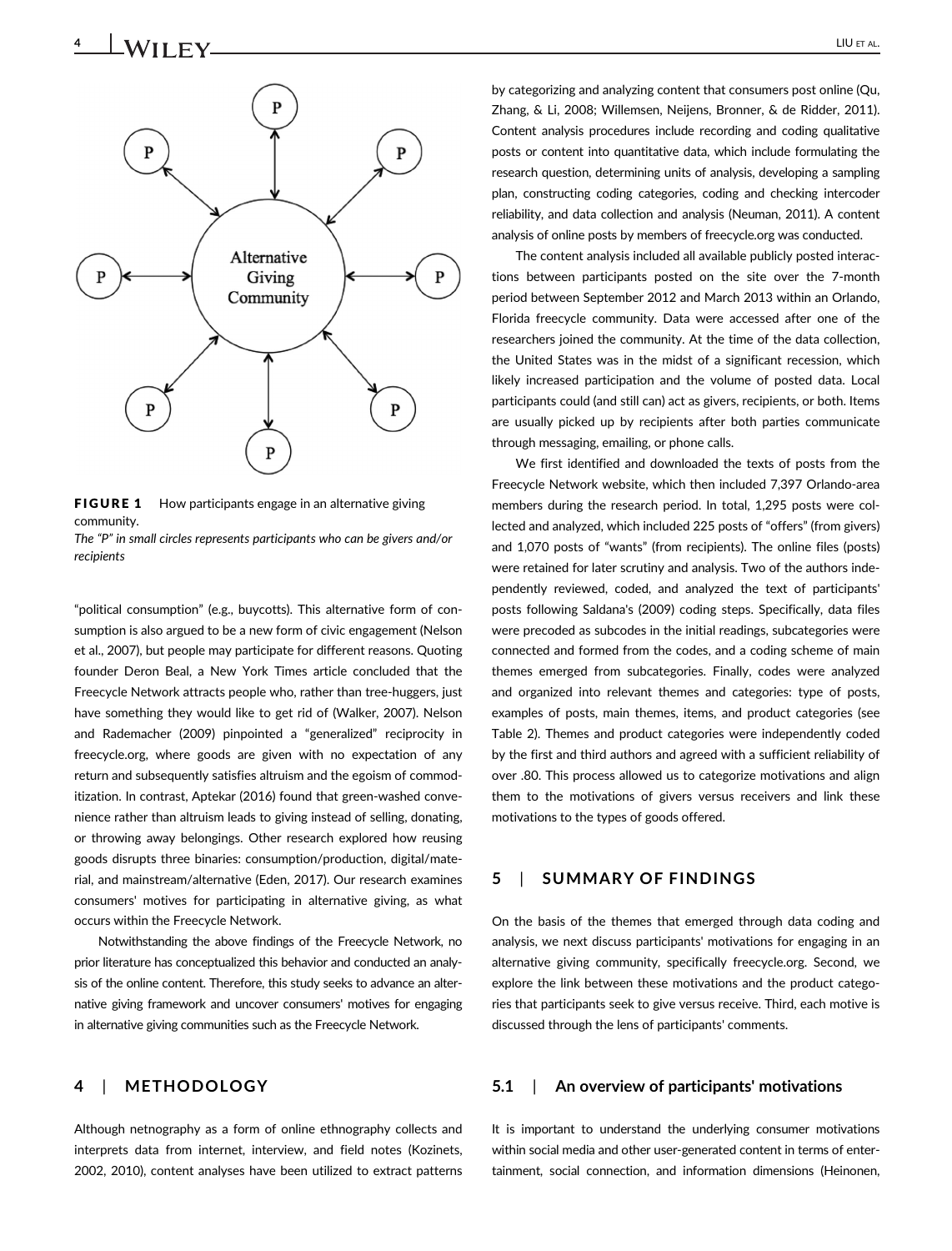#### TABLE 2 Examples using Saldana's coding system

| Type of posts | Example posts                                                                                                                                           | Theme                                         | <b>Item</b>          | <b>Product category</b> |
|---------------|---------------------------------------------------------------------------------------------------------------------------------------------------------|-----------------------------------------------|----------------------|-------------------------|
| Offer         | I have a 7 month old black lab/pit bull mix that needs<br>a good home. She is very friendly with people and<br>tries to play with our cats.             | Hedonic needs                                 | Black lab mix        | Pets                    |
| Offer         | Plastic Christmas tree stand in decent shape.<br>Downsizing stuff. Would like it to go to someone<br>who wants to put up a tree this coming year.       | Anticonsumption and<br>alternative giving     | Christmas tree stand | Other household items   |
| Wanted        | In need of furniture. Single family with sick child. Will<br>accept anything in good shape.                                                             | Utilitarian needs and<br>alternative giving   | Furniture            | Furniture               |
| Wanted        | Anything for newborn boys. We still need crib<br>bedding, travel system stroller/car seat, baby bath<br>and clothes, anything else too that would help! | Utilitarian needs and change<br>in life stage | Baby boy stuff       | Baby stuff              |

2011). Moreover, while consumers build social ties through word of mouth and online marketing tools, their motivations can inform an understanding of others' needs (Berger, 2014). Thus the content analysis of online posts provided evidence of consumers' motivations for participating in alternative giving communities.

Nine primary motivations emerged: (a) "alternative giving" that highlights the cycle of giving and receiving among different givers and recipients; (b) "anti-consumption," described by participants advocating downsizing and simplicity; (c) "creative recycling," which leads to multiple uses of goods; (d) "social ends," which is generally related to environmental conservation; (e) "utilitarian needs" that capture participants' practical needs and (f) "hedonic needs" linked to psychological and social needs and wants; (g) "ownership repurposing," which is related to switching ownership in which givers suggest potential users encouraging the pass on, whereas receivers remind people of donating their unwanted goods; (h) "life stage changes,", for example, changes in their lives such as getting new jobs, moving to new houses, or having newborn babies; and (i) "monetary exchange," an infrequent occurrence.

Next, we discuss some of the needs that emerged.

## 5.2 | Factors motivating participation

One of the most important findings that arose through our coding of participants' needs was the frequency of utilitarian needs. Examples of these basic needs can be seen below:

> I'm in need of a computer - large or small, any manufacturer, desktop or laptop. Just need to be able to access the web and use e-mail.

> I am in need of a printer. Nothing fancy just your basic printer so I can print of papers for school.

In contrast, the hedonic element, as the other basic need, emerged less frequently and later in requests.

> My elderly dad lives in Kissimmee and can't afford to buy a computer on his small retirement. The computer

is how he gets to see his grandkids most (Skype) so a monitor would be great!

Beyond fundamental needs and wants, secondary nonproductrelated factors emerged as participant motivators. "Utilitarian needs" could, for instance, concurrently be categorized as "creative recycling" or "anti-consumption." Many online posts, such as the example used at the beginning of the introduction, were thus categorized with multiple themes:

> I would like to brighten my children's holiday but money is tight so if anyone has a Christmas tree or decorations, toys etc. that they have laying around. We have lost my mom and grandma in the past few weeks and the holiday is looking bleak, I hate to ask but I would love to see their faces light up.

This recipient's post was coded into three themes: alternative giving (nonreciprocal goods request), utilitarian needs (Christmas items sought), and hedonic needs (brightening the participant's children's holiday and reducing sadness). The requested products were coded into the Crafts and Baby Stuff categories. Prosocial, less materialistic factors in motivating the participants' online engagement also emerged.

#### 5.2.1 | Alternative giving

Broadly construed, alternative giving is a generalized concept, having to do with nonreciprocal and nonmonetary consumer exchange behaviors, actions, or practices occurring in a free marketplace. This theme is used to highlight nonreciprocal giving and taking among different givers and recipients, sometimes with an emphasis on the continuation of this cycle. Givers and receivers were driven to participate in free market events on the basis of this motivation coupled with altruism, as noted in this giver's post:

> I have about four bags of young men's size small and medium and some boy's size 16 clothes. There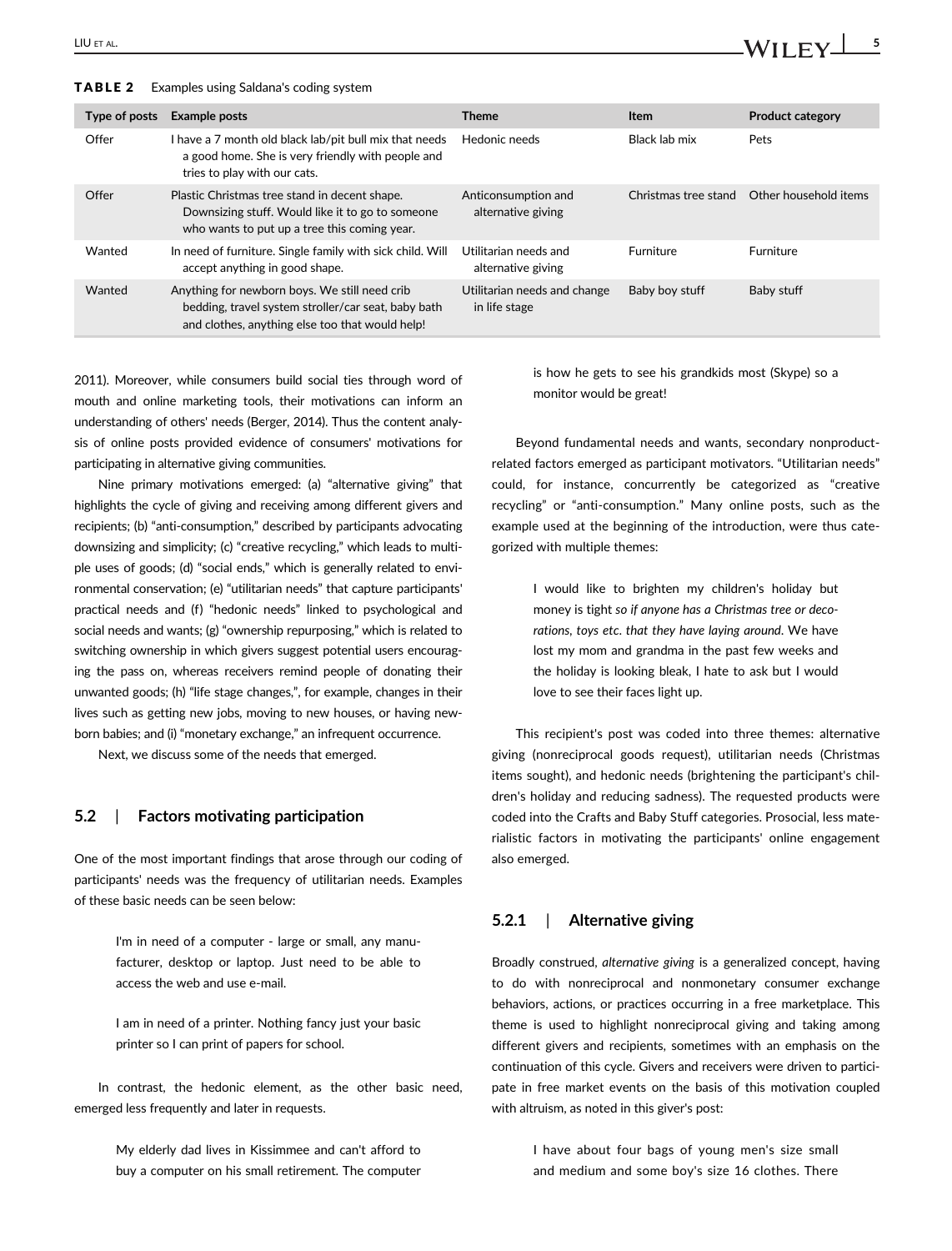#### TABLE 3 Summary of themes in freecycle.org (in percentage)

| Posts of consumers offering goods |                    | Posts of consumers wanting goods |                    |
|-----------------------------------|--------------------|----------------------------------|--------------------|
| <b>Theme</b>                      | <b>Occurrences</b> | <b>Theme</b>                     | <b>Occurrences</b> |
| Alternative giving                | 2.3                | Alternative giving               | 2.6                |
| Anticonsumption                   | 0.8                | Anticonsumption                  | 0.6                |
| Creative recycling                | 3.1                | Creative recycling               | 6.4                |
| Social ends                       | $\mathbf 0$        | Social ends                      | 1.3                |
| Utilitarian needs                 | 71.1               | Utilitarian needs                | 40.7               |
| Hedonic needs                     | 12.1               | Hedonic needs                    | 14.7               |
| Ownership repurposing             | 9.0                | Ownership repurposing            | 25.1               |
| Changes in life stages            | 1.6                | Changes in life stages           | 6.4                |
| Monetary exchange                 | $\Omega$           | Monetary exchange                | 2.3                |
|                                   |                    |                                  |                    |

Utilitarian needs and hedonic needs are the main drivers that motivate consumers to participate in online alternative giving communities.

| TABLE 4<br>Summary of product categories in freecycle.org (in percentage) |  |
|---------------------------------------------------------------------------|--|
|---------------------------------------------------------------------------|--|

| Posts of consumers offering goods     |                    | Posts of consumers wanting goods      |                    |
|---------------------------------------|--------------------|---------------------------------------|--------------------|
| <b>Product category</b>               | <b>Occurrences</b> | <b>Product category</b>               | <b>Occurrences</b> |
| Furniture                             | 16.4               | Furniture                             | 22.2               |
| Electronics                           | 13.2               | Electronics                           | 10.5               |
| Transportation                        | 1.4                | Transportation                        | 6.0                |
| Kitchen and appliances                | 10.0               | Kitchen and appliances                | 10.3               |
| Office and media                      | 10.5               | Office and media                      | 5.4                |
| Other household items                 | 9.5                | Other household items                 | 4.5                |
| Clothing                              | 8.6                | Clothing                              | 7.3                |
| Crafts                                | 4.1                | Crafts                                | 5.0                |
| Sports and activities                 | 3.2                | Sports and activities                 | 8.5                |
| Pets                                  | 5.5                | Pets                                  | 2.8                |
| Baby stuff                            | 9.1                | Baby stuff                            | 10.0               |
| Home remodeling and outdoor gardening | 8.6                | Home remodeling and outdoor gardening | 7.6                |

are shirts, bathing suits, pajamas, hoodies, and a couple of pants. First to respond may have them but must pick up all and re-freecycle what you can't use.

Recipients were sometimes similarly motivated.

We are fostering a Great Pyrenees mix who was rescued from a kill shelter. We need a really BIG crate for him. Needs to be XL, for a Great Dane, St. Bernard, Mastiff, etc. … After he's found his furever home, the crate will be donated to A New Beginning Pet Rescue. Would so appreciate this if you have one to spare….

# 5.2.2 | Anticonsumption

As a motivator, the theme of anticonsumption was less common (see Table 1). Consumers motivated by anticonsumption commonly seek to live a downsized and simple life, though other factors such as prosocial motivations emerged.

I have 2 storage units. Each is 18x18x31 and will store 90 14-16 oz of canned food from the grocery store. They are homemade and fairly heavy. They are designed to rotate your stored food and dispense the oldest first.

### 5.2.3 | Creative recycling

Participants motivated by creative recycling sought to enable multiple uses of goods through sequential ownership. Participants' submotives included frugality, sustainable consumption, and simplicity.

> I have a used diaper bag. It's black and green. I used it for a girl baby but could be used for either boy or girl. In good condition just needs to be cleaned.

> I am looking for old, broken, or unwanted Metro PCS or Metro PCS flashed phones. Don't throw them away. I will recycle them for you.

Givers and (potential) receivers supported a cycle of repeated goods usage and hold positive attitude toward recycling and see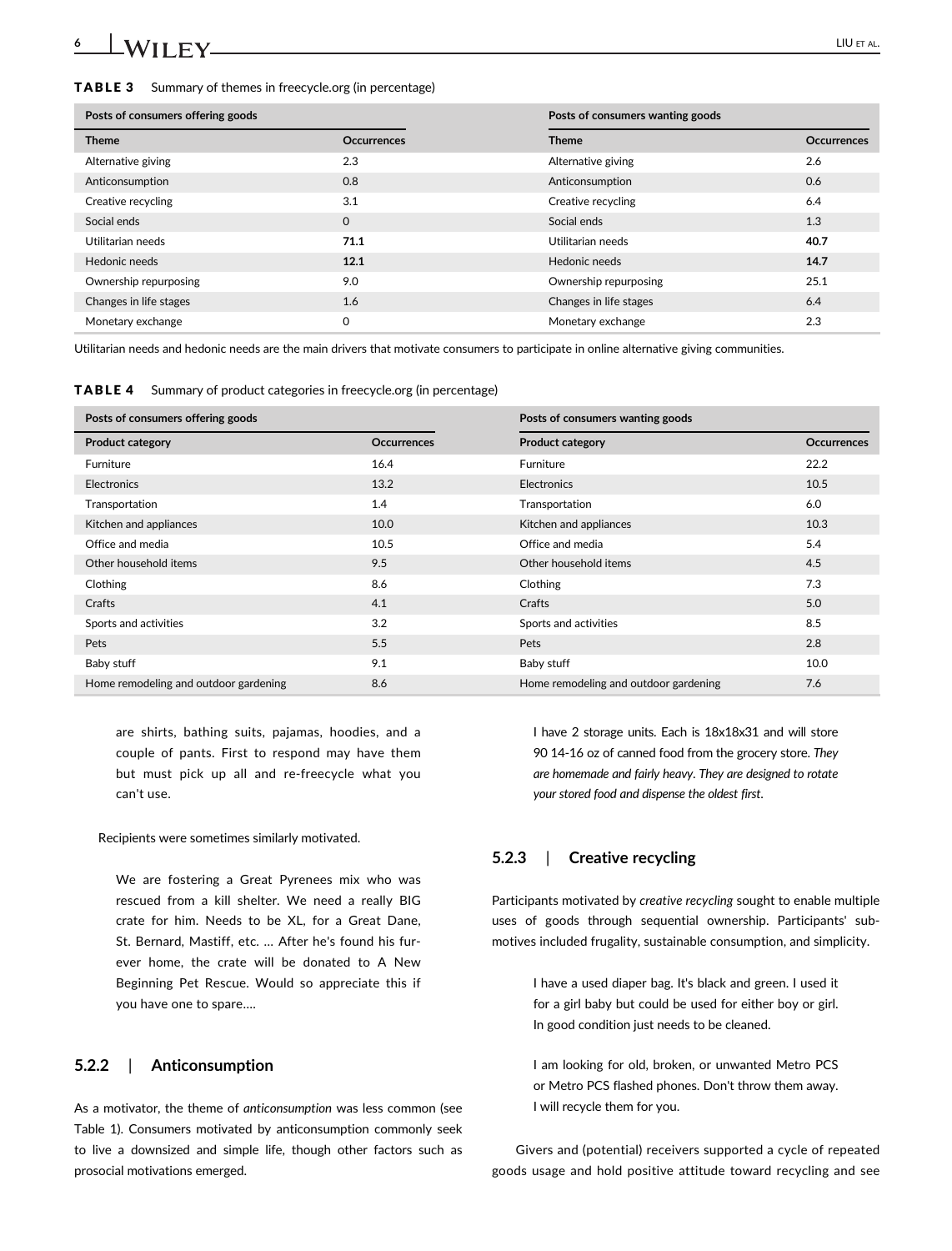freecycling as "a viable alternative to donating the items to local thrift shops " (Nelson et al., 2007). For the giver, recycling is a good way to simplify their lifestyle by reducing surplus or unwanted goods. For recipients, receiving goods can support a frugal lifestyle. These activities parallel research related to sustainable consumption (Corral-Verdugo, 1997; Young, Hwang, McDonald, & Oates, 2010).

#### 5.2.4 | Ownership repurposing

Unlike sharing that stresses "joint ownership " (Belk, 2010, 2014), participants who embraced ownership repurposing saw value in transferring ownership to someone else without expectation of reciprocation. Some givers, however were motivated by indirect reciprocity wherein the giver encouraged the cycle of passing goods onto others. Evidence for ownership repurposing was abundant in Freecyle community members' interactions through posts involving diverse product categories including dishes, clothes, books, and more expensive items such as electronics (i.e., computers and coffee makers), cars, and so on (see Table 4). For illustration, we provide several posts below:

> Have two unopened 8 oz containers of powdered milk. This formula has Enflora LGG for Hypoallergenic infants. Will give one container to two families . Trying to help as many as I can .

> Looking for any baseball or softball equipment to donate to Bithlo Community Park leagues.

> If you're upgrading and want to donate your old car to someone who needs one, I'd greatly appreciate it.

> I have two boys who love using mega blocks to build using their imagination if you have any unwanted mega blocks or legos that you want to get rid of I would love to pick them up .

#### 5.2.5 | Other prosocial factors

Some participants were motivated by improving the welfare of relatives, friends, or acquaintances and sought timely and "urgent" help.

> Desperate need … children's clothing … a friend of mine is taking care of two children (4-year-old girl and 6-year-old boy) they seriously need clothes …family was in a car accident and dad was killed, their mom is still hospitalized … if you have anything it would help.

Table 3 provides a summary of these themes and their frequency of occurrence. To determine the relative importance of these

| Product category theme                                                                                                                    | Furniture |      | Electronics Transportation | Kitchen and<br>appliance | Office and media | household<br>Other<br>stuff | Clothing Crafts |      | Sports and<br>activities | Pets | <b>Baby stuff</b> | Home remodeling<br>and outdoor<br>gardening |
|-------------------------------------------------------------------------------------------------------------------------------------------|-----------|------|----------------------------|--------------------------|------------------|-----------------------------|-----------------|------|--------------------------|------|-------------------|---------------------------------------------|
| Alternative giving                                                                                                                        | 16.7      |      |                            |                          | 16.7             |                             | 33.3            |      | 16.7                     |      | 16.7              |                                             |
| Anticonsumption                                                                                                                           |           |      |                            |                          |                  | 50.0                        |                 |      |                          |      | 50.0              |                                             |
| Creative recycling                                                                                                                        |           | 25.0 |                            |                          | 12.5             |                             | 12.5            | 12.5 | 25.0                     |      |                   | 12.5                                        |
| Social ends                                                                                                                               |           |      |                            |                          |                  |                             |                 |      |                          |      |                   |                                             |
| Jtilitarian needs                                                                                                                         | 17.2      | 15.6 | ە.<br>ئ                    | 13.4                     | 11.3             | 10.8                        | 10.2            | 2.2  | c.5                      |      | 7.5               | 5.6                                         |
| Hedonic needs                                                                                                                             | 32        |      |                            |                          | 3.2              | 6.4                         |                 | 16.1 | 16.1                     | 38.7 | 12.9              | 3.2                                         |
| Ownership repurposing                                                                                                                     | 87        | 43   |                            | 4.3                      | $\approx$        | 13.0                        | 8.7             | 4.3  | 8.7                      | 21.7 | $\overline{8}$ .7 | 8.7                                         |
| Changes in life stages                                                                                                                    | 14.3      |      |                            | 14.3                     |                  | 14.3                        | 14.3            |      |                          |      | 25.6              | 14.3                                        |
| Monetary exchange                                                                                                                         |           |      |                            |                          |                  |                             |                 |      |                          |      |                   |                                             |
| Utilitarian needs and hedonic needs are the main drivers that motivate consumers to participate in online alternative giving communities. |           |      |                            |                          |                  |                             |                 |      |                          |      |                   |                                             |

TABLE 5 The matrix across themes among givers (in percentage)

TABLE 5

The matrix across themes among givers (in percentage)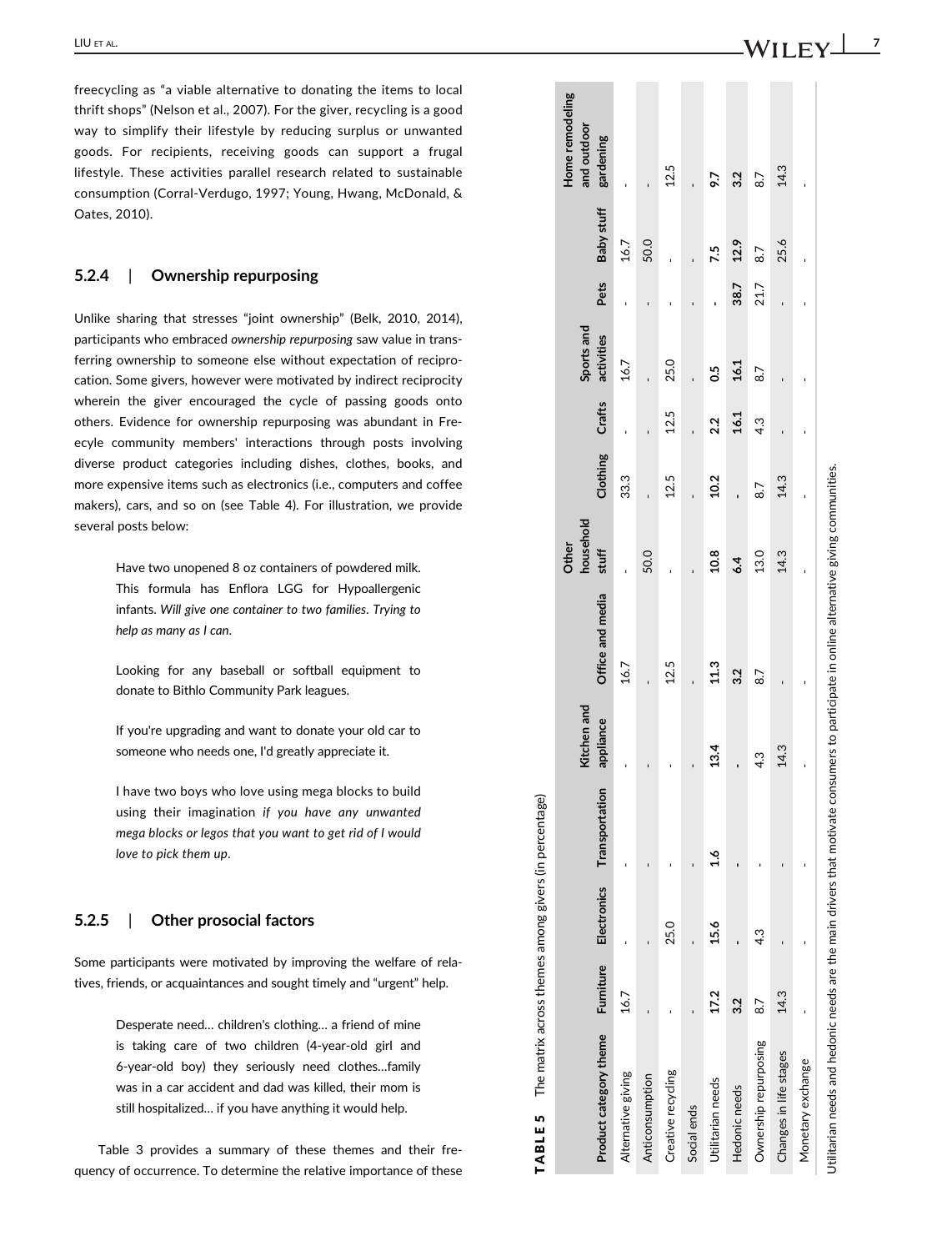| <b>TABLE 6</b> The matrix across themes among recipients (in percentage) |           |                 |                |                                                                    |                     |                             |                     |               |                          |                |            |                                          |
|--------------------------------------------------------------------------|-----------|-----------------|----------------|--------------------------------------------------------------------|---------------------|-----------------------------|---------------------|---------------|--------------------------|----------------|------------|------------------------------------------|
| Product category theme                                                   | Furniture | Electronics     | Transportation | Kitchen and<br>appliance                                           | Office and<br>media | household<br>Other<br>stuff | Clothing            | Crafts        | Sports and<br>activities | Pets           | Baby stuff | and outdoor gardening<br>Home remodeling |
| Alternative giving                                                       | 5.7       | 64              | 5.7            | $\frac{9}{1}$                                                      | 7.5                 | $\frac{6}{11}$              | $\dot{\varepsilon}$ | 13.2          | 64                       | $\frac{6}{11}$ | 26.4       | 7.5                                      |
| Anticonsumption                                                          | 27.3      | 18.2            |                |                                                                    | 9.1                 | 18.2                        |                     |               | 9.1                      |                | 9.1        | 9.1                                      |
| Creative recycling                                                       | 24        | 14.4            | 32             | 4.8                                                                | 12.8                | 8.8                         | $\frac{4}{10}$      | 20.8          | 10.4                     | $\frac{6}{1}$  | 4.0        | 12.6                                     |
| Social ends                                                              |           |                 | 4.2            | 4.2                                                                | 16.7                | 16.7                        |                     | 12.5          | 29.2                     | 4.2            | 4.2        | 8.3                                      |
| Utilitarian needs                                                        | 29.8      | 11.9            | 74             | 12.9                                                               | $\frac{4}{3}$       | 34                          | 64                  | $\frac{1}{2}$ | 24                       | °0             | 10.9       | 6.5                                      |
| Hedonic needs                                                            | 2.6       | 5.2             | 2.2            | 11                                                                 | 7.8                 | 4.9                         | 34                  | 16.8          | 25.7                     | 9.3            | 11.9       | 0.6                                      |
| Ownership repurposing                                                    | 19.2      | 10.7            | $\overline{6}$ | 9.3                                                                | $\frac{8}{6}$       | 4.5                         | $\frac{8}{6}$       | 5.0           | 8.9                      | $\frac{1}{3}$  | 12.2       | 74                                       |
| Changes in life stages                                                   | 33.3      | 4.1             | 4.9            | 5.7                                                                | $\frac{8}{2}$       | $\frac{6}{1}$               | 6.5                 | 2.4           | 5.7                      |                | 32.5       | 2.4                                      |
| Monetary exchange                                                        | 19.1      | $\overline{64}$ | 4.3            | 10.6                                                               | 8.5                 | 8.5                         | 6.4                 | 2.1           | 10.6                     |                | 17.0       | 6.4                                      |
| Utilitarian needs and hedonic needs are the main drivers that motivate   |           |                 |                | consumers to participate in online alternative giving communities. |                     |                             |                     |               |                          |                |            |                                          |

motivations, the frequency of each theme's occurrence is represented as a percentage on the basis of both consumers offering and wanting goods. Again, one of the key findings relates to the relative frequency that utilitarian and, to a lesser degree, hedonic needs emerged within participants' comments. As 83.2% (71.1% + 12.1%) of consumers offering goods and 55.4% (40.7% + 14.7%) of consumers sought goods on the basis of utilitarian and hedonic needs, it is clear that fundamental consumer needs and wants represent a key motivator (see Table 3).

To understand how these needs motivated engagement, we grouped these categories into 12 groups of six utilitarian (furniture, electronics, transportation, kitchen and appliances, office and media, and household stuff) and six hedonic (clothing, crafts, sports and activities, pets, baby stuff, and home remodeling and outdoor gardening) categories (see Table 4). Interestingly, an inconsistency emerged between product categories offered versus sought. Categories of "office and media" (10.5% vs. 5.4%), "pets" (5.5% vs. 2.8%), and "household stuff " (9.5% vs. 4.5%) were offered more frequently than sought (see Table 2 below). By contrast, categories of "furniture" (16.4% vs. 22.2%), "transportation" (1.4% vs. 6.0%), and "sports and activities " (3.2% vs. 8.5%) were sought more frequently than offered.

The subsequent section examines the relationship between participants' motivations for participating and product categories that participants offered versus sought.

#### 5.3 | Fundamental needs that motivate participation

A matrix that examines motives (Table 3) across product categories (Table 4) illustrates relationships between participants' motivations and products sought or offered. An examination of Tables 5 and 6 indicates an alignment between participants' motivations and utilitarian/hedonic products. Givers with utilitarian motives more often gave utilitarian goods (around 70%, obtained by adding up the first six percentages in Theme Row 5) versus hedonic goods (30%, obtained by adding up the latter six percentages in Theme Row 5 similarly hereinafter). Similarly, hedonically motivated givers offered more hedonic (87%) than utilitarian goods (13%). Recipients' motives also matched their requests. Individuals motivated by utilitarian needs requested more utilitarian (69.4%) than hedonic (30.8%) goods, whereas hedonically motivated consumers requested more hedonic (76%) than utilitarian (23%) goods (see Table 6). In sum, participants' motives drove the types of products offered or sought.

That participants were driven by primarily utilitarian and hedonic needs is particularly meaningful, as prior research suggests that societal concerns or anticonsumption motives are the primary reason for the existence of collaborative consumption communities (Belk, 2014; Albinsson & Perera 2012). In contrast, the data suggest that engagement is driven by fundamental consumer needs and wants, much like traditional consumer behavior.

TABLE 6

The matrix across themes among recipients (in percentage)

# $\frac{8}{100}$  WILEY-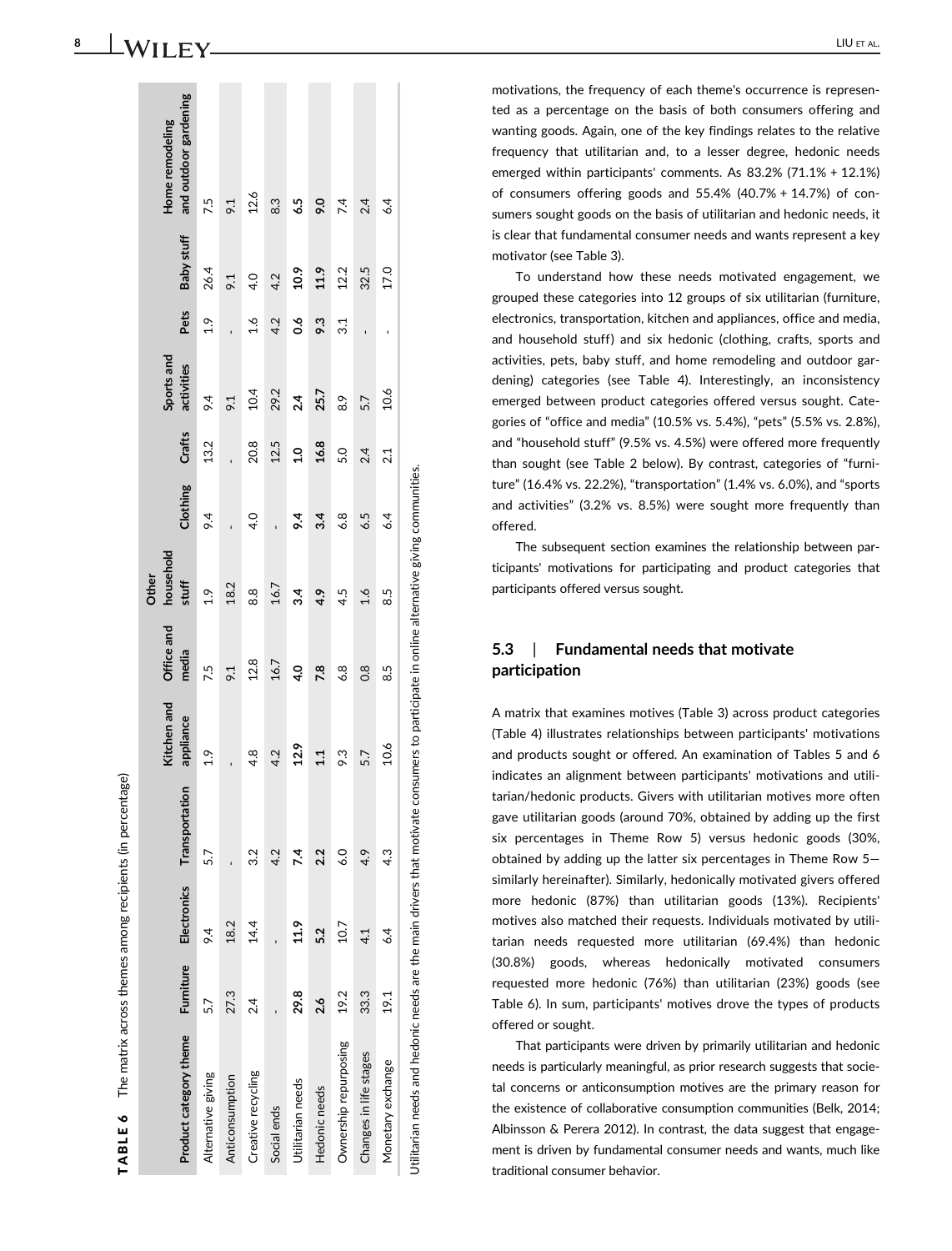### 6 | DISCUSSION

The Freecycle Network has attracted attention from both business practitioners and consumer researchers. Unlike the model of Zipcar and Airbnb that create profits, the Freecycle Network encourages anonymous consumers to give through an online platform rather than donate or throw away products. For consumers who have usable products that no longer have use to them, alternative giving provides an identity and environmentally friendly disposal activity. Although previous work points out that the framing of freecyling as a "gift economy" is not appropriate and should be referred to as a hybrid form (Arsel & Dobscha, 2011), no literature has uncovered consumers' underlying motivations for participating in this virtual marketplace. In this research, we first explore this phenomenon by offering a conceptualization for "alternative giving," a distinct form of consumer exchange, nonreciprocal and nonmonetary in nature, wherein consumers may give, receive, or both (see Figure 1). We subsequently illustrate how alternative giving differentiates from conceptualizations of gift giving, sharing, and collaborative consumption (Belk, 1998, 2007, 2010, 2014; Giesler, 2006; Botsman & Rogers, 2010; Nelson et al., 2007; Albinsson & Perera, 2009, 2012), as they exclude exchange that is nonmonetary, nonreciprocal, and between multiple recipients.

In addition to this framework, our research uncovers many of consumers' motivations that drive alternative giving. Because of its societal benefits, prior researchers claimed that these downshifting consumers are less materialistic and tend to engage in civic and political consumption (Nelson et al., 2007). In contrast, other researchers argue that the altruism and solidarity found in freecycling appear to be secondary motives (Aptekar, 2016) and that consumption through freecycling instead is only part of the mainstream consumption (Eden, 2017). In line with the recent literature, we examined consumers' fundamental motivations for participation in the Freecycle Network. Through a content analysis of consumers' public online comments in a local alternative giving community ([freecycle.org](http://freecycle.org)), we demonstrate that consumers' motivations are more varied than prior research indicates and, interestingly, are driven primarily by utilitarian and hedonic needs and, to a lesser degree, prosocial motives. This finding is consistent with other socially responsible consumption decisions.

Though consumers generally prefer to make socially responsible decisions if all else is equal, most prioritize quality and features over social responsibility in making product evaluations and will not sacrifice their core needs in lieu of prosocial ones (Biehal & Shenin, 2007; Johnson, Mao, Lefebvre, & Ganesh, 2019). It is understandable that although consumers' alternative giving decisions represent a form of consumer-based social responsibility, consumers' motivations are nuanced, and social responsibility is secondary to other needs. Consequently, our research suggests that those who seek to support and enhance consumers' adoption of recycling, prosocial, and alternative giving practices should concurrently focus on consumers' utilitarian and hedonic needs, as prosocial factors, anticonsumption, and other values-based needs are apt to represent secondary motivations.

The finding that people participated in alternative giving on the basis of fundamental (utilitarian and hedonic) needs also indicates that consumers' focus is more self-oriented rather than other-oriented even in the context of prosocial consumption. Whereas existing literature has found that positive emotions induce prosocial behavior toward others (Cavanaugh, Bettman, & Luce, 2015; Wang et al., 2016, 2017), perhaps ironically, the best way to motivate people to do good is to focus on their self-oriented needs (e.g., solving a problem and finding a product) but with a secondary focus on others or societal benefits. As some recent work started to explore that self-oriented motivations instead of moral emotions elicit happiness among ethical consumers (Hwang & Kim, 2018) and that consumers may seek socially responsible consumption when thinking of others (Johnson, Lee, & Ashoori, 2018), more research will need to explore the association between moral or prosocial consumption and self- (rather than other-) orientation.

Last but not the least, this research provides insight into how policymakers, business people, and organizers can work to satisfy basic consumer needs and contribute to social welfare in online social networks and communities. Worldwide, consumers currently produce 1.3 billion tons of landfill waste each year, according to the United States Environmental Protection Agency, so expanding freecycling communities and engaging consumers in alternative giving activities can act as one lever to stymie global waste production. In fact, alternative giving as expressed through the Freecycle Network has already reduced tens of thousands of tons of waste in landfills, as over 9 million members of the Freecycle Network are gifting more than 30,000 items every day on a global local basis. If an improvement in understanding this consumer activity further reduces this accumulation of waste within landfills, this paper may have a meaningful impact on society and public policy. In addition, our research may help to adjust the imbalance between supply (what givers offer) and demand (what receivers seek) within alternative giving communities, as this could be "a step toward creating social connection and community" and would "lead to healthier consumers, communities, and economy in the longterm" (Albinsson & Perera, 2012, p. 311), both physically and virtually.

## 7 | FUTURE RESEARCH AND LIMITATIONS

As the finding that alternative giving participants were motivated by utilitarian and hedonic rather than prosocial motives seemingly deviates from prior studies, it will be important to explore this finding further in future research. This finding is, however, consistent with community characteristics that emerge within the analogous field of consumption communities (Canniford, 2011; Kates, 2002), as members differ considerably in their internalization of community values (Schouten & McAlexander, 1995; Johnson, Massiah, & Allen, 2013). Rituals, reciprocity, and highly enjoyable group experiences are essential for engendering a common community consciousness (Muniz & O'Guinn, 2001; Allen et al., 2008), activities that did not surface in participants' public online comments. Much as consumers' adoption of brand community or subculture of consumption values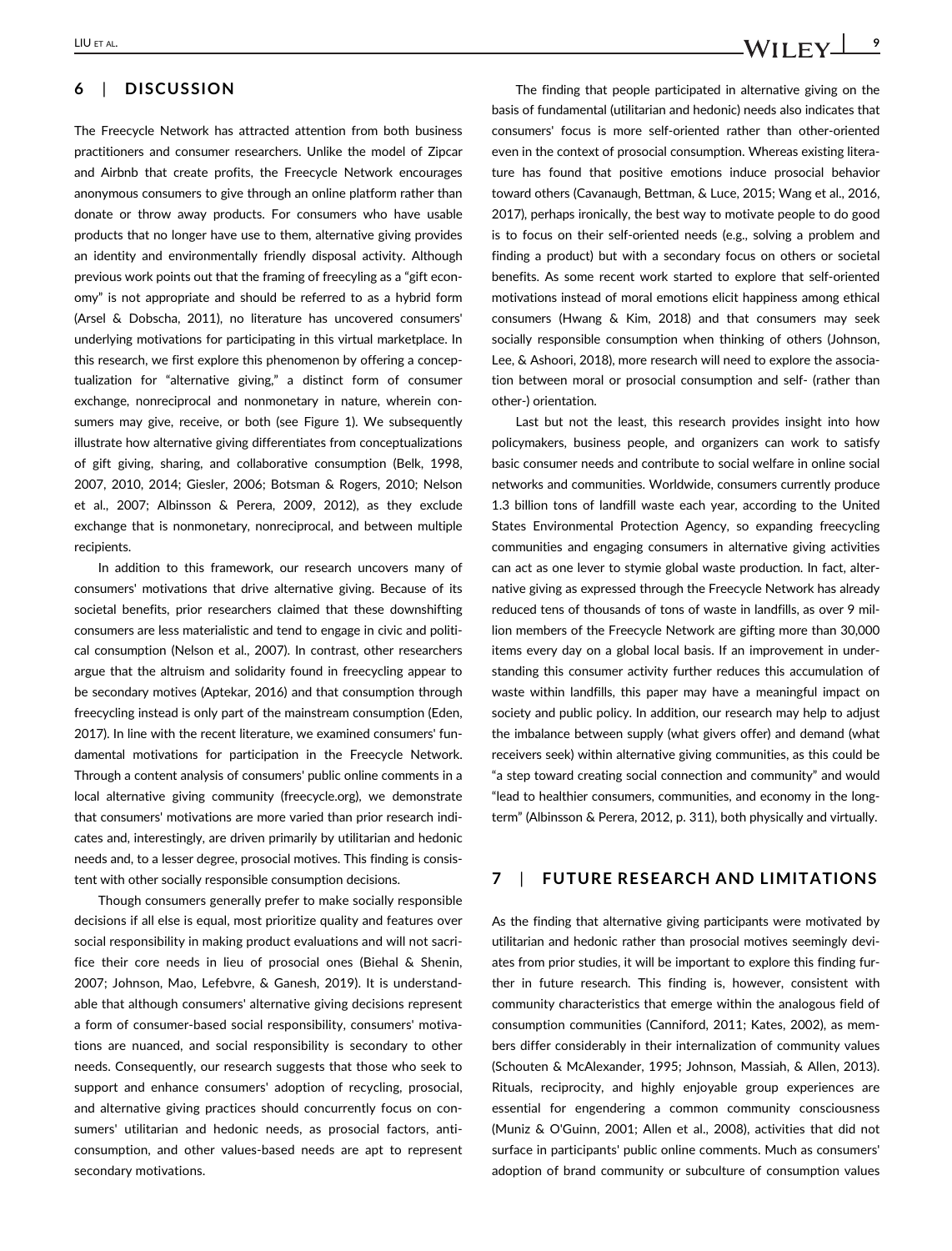develop through acculturation (Muniz & O'Guinn, 2001; Schouten & McAlexander, 1995) that takes time, consumers' participation motives may likewise evolve from utilitarian or hedonic needs towards value- and identification-based motives.

Our findings about online alternative communities would be strengthened through qualitative and hermeneutic data analysis processes via triangulation embracing observations, interviews, and online document reviews. Prior to the online analysis of the Freecycle Network, we conducted an exploratory study to observe and interview an on-site, in-person alternative giving community, the Really Really Free Market. Out of the nine themes that emerged from our main research, six came from the preliminary exploratory study, which provides qualitative triangulation of the findings. For instance, one active participant described his experience during an interview: "I came here last free market, knowing I needed a small step stool. And there was a small step stool, the small step stool I was going to get. It happens more often you had imagined," confirming that utilitarian needs lead to his participation in the alternative giving community.

Despite our effort on substantial data analyses, longitudinal research projects that follow up virtual alternative communities may elicit factors that sustain alternative giving practices. For example, if motives differ between infrequent and frequent alternative giving participants, what are the motives that continuously engage participants in the circulation of giving and receiving used goods? Would those factors lead to consumers' inner emotions such as happiness and satisfaction? It would also be valuable in future research to collect survey data directly from online participants that can be used to examine how sustainable consumption activities such as alternative consumption contribute to consumer well-being and culture, as extant research tends to focus on areas such as advertising, electronic word of mouth, customer relationship management, branding, consumer behavior, customer adoption, and organizations' perspective (Alalwan, Rana, Dwivedi, & Algharabat, 2017).

#### ACKNOWLEDGMENTS

This work was supported by the Association for Consumer Research and the Sheth Foundation under a Transformative Consumer Research Grant in 2011. We would also like to thank Dr. Lijin Liu, a full professor at Guangdong University of Foreign Studies, for his comments and editing assistance.

#### **ORCID**

Fan Liu <https://orcid.org/0000-0001-9660-9387>

#### REFERENCES

- Alalwan, A. A., Rana, N. P., Dwivedi, Y. K., & Algharabat, R. (2017). Social media in marketing: A review and analysis of the existing literature. Telematics and Informatics, 34(7), 1177–1190.
- Albinsson, P. A., & Perera, B. Y. (2009). From trash to treasure and beyond: The meaning of voluntary disposition. Journal of Consumer Behavior, 8(6), 340–353.
- Albinsson, P. A., & Perera, B. Y. (2012). Alternative marketplaces in the 21st century: Building community through sharing events. Journal of Consumer Behavior, 11(4), 303–315.
- Allen, J., Massiah, C., Cascio, R., & Johnson, Z. (2008). Triggers of extraordinary experiences within a sub-cultural consumption event. In A. Y. Lee & D. Soman (Eds.), Advances in consumer research Volume, 35 (pp. 711–713). Duluth, MN: Association for Consumer Research.
- Aptekar, S. (2016). Gifts among strangers: The social organization of Freecycle giving. Social Problems, 63(2), 266–283.
- Arsel, Z. (2010). Exploring the social dynamics of online bartering. Advances in Consumer Research, 37, 65–68.
- Arsel, Z., & Dobscha, S. (2011). Hybrid pro-social exchange system: The case of Freecycle. In R. Ahluwalia, T. L. Chartrand, & R. K. Ratner (Eds.), NA - Advances in consumer research, Volume 39 (pp. 66–67). Duluth, MN: Association for Consumer Research.
- Belk, R. (2007). Why not share rather than own? The Annals of the American Academy of Political and Social Science, 611(1), 126–140. [https://](https://doi.org/10.1177/0002716206298483) [doi.org/10.1177/0002716206298483](https://doi.org/10.1177/0002716206298483)
- Belk, R. (2010). Sharing. Journal of Consumer Research, 36(5), 715–734.
- Belk, R. (2014). You are what you can access: Sharing and collaborative consumption online. Journal of Business Research, 67, 1595–1600.
- Benkler, Y. (2004). Sharing nicely: On shareable goods and the emergence of sharing as modality of economic production. Yale Law Journal. 114, 237–358. Retrieved from [yalelawjournal.org](http://yalelawjournal.org)
- Berger, J. (2014). Word of mouth and interpersonal communication: A review and directions for future research. Journal of Consumer Psychology, 24(4), 586–607.
- Biehal, G. J., & Shenin, D. (2007). The influence of corporate messages on the product portfolio. Journal of Marketing, 71(April), 12–25. [https://](https://doi.org/10.1509/jmkg) [doi.org/10.1509/jmkg](https://doi.org/10.1509/jmkg). 71.2.012
- Black, I. R., & Cherrier, H. (2011). Anti-consumption as part of living a sustainable lifestyle: Daily practices, contextual motivations and subjective values. Journal of Consumer Behavior, 9(6), 437–453.
- Botsman, R., & Rogers, R. (2010). What's mine is yours: The rise of collaborative consumption. New York: HarperCollins.
- Canniford, R. (2011). How to manage consumer tribes. Journal of Strategic Marketing, 19(7), 591–606.
- Cappellini, B., & Parsons, E. (2011). Doing family through practices of disposal: Enacting affiliation and sacrifice through the consumption of food leftovers. Advances in Consumer Research, 39, 33–34.
- Cavanaugh, L. A., Bettman, J. R., & Luce, M. F. (2015). Feeling love and doing more for distant others: Specific positive emotions differentially affect prosocial consumption. Journal of Marketing Research, 52(5), 657–673.
- Corral-Verdugo, V. (1997). Dual 'realities' of conservation behavior: Selfreports vs observations of re-use and recycling behavior. Journal of Environmental Psychology, 17(2), 135–145.
- Eden, S. (2017). Blurring the boundaries: Prosumption, circularity and online sustainable consumption through Freecycle. Journal of Consumer Culture, 17(2), 265–285.
- Etzioi, A. (2009). A new social movement? In Voluntary simplicity: The poetic alternative to consumer culture (pp. 55–73). Whanganui, New Zealand: Stead & Daughters Ltd.
- Felson, M., & Spaeth, J. L. (1978). Community structure and collaborative consumption: A routine activity approach. American Behavioral Scientist, 21(4), 614–624.
- Giesler, M. (2006). Consumer gift systems. Journal of Consumer Research, 33(2), 283–290.
- Gouldner, A. W. (1960). The norm of reciprocity: A preliminary statement. American Sociological Review, 25, 176–177.
- Hawkins, K., & Vel, P. (2013). Attitudinal loyalty, behavioural loyalty and social media: An introspection. The Marketing Review, 13(2), 125–141.
- Heinonen, K. (2011). Consumer activity in social media: Managerial approaches to consumers' social media behavior. Journal of Consumer Behaviour, 10(6), 356–364.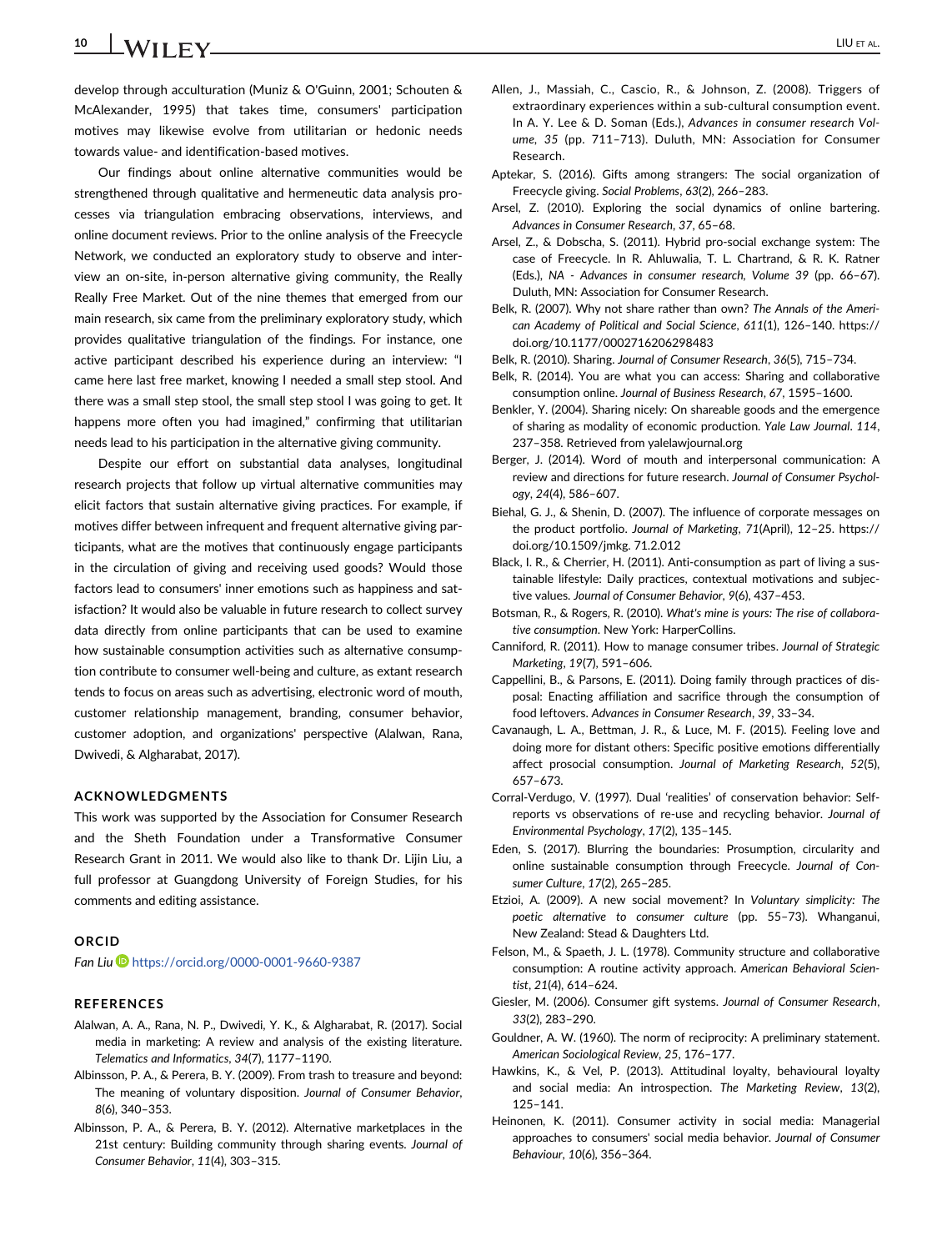- Hwang, K., & Kim, H. (2018). Are ethical consumers happy? Effects of ethical consumers' motivations based on empathy versus selforientation on their happiness. Journal of Business Ethics, 151(2), 579–598.
- Johnson, Z., Mao, H., Lefebvre, S., & Ganesh, J. (2019). Good guys can finish first: How brand reputation affects extension evaluations. Journal of Consumer Psychology, 29(4), 565–583.
- Johnson, Z., Lee, Y.,. J., & Ashoori, M.,. T. (2018). Brand associations: The value of ability versus social responsibility depends on consumer goals. Journal of Brand Management, 25(1), 27–37.
- Johnson, Z., Massiah, C., & Allen, J. (2013). Community identification increases consumer-to-consumer helping, but not always. Journal of Consumer Marketing, 30(Spring/Summer), 121–129.
- Kapoor, K. K., Tamilmani, K., Rana, N. P., Patil, P., Dwivedi, Y. K., & Nerur, S. (2018). Advances in social media research: Past, present and future. Information Systems Frontiers., 20(3), 531–558.
- Kates, S. (2002). The protean quality of subcultural consumption: An ethnographic account of gay consumers. Journal of Consumer Research, 29 (3), 383–399.
- Kozinets, R. V. (2002). The field behind the screen: Using netnography for marketing research in online communities. Journal of Marketing Research, 39(1), 61–72.
- Kozinets, R. V. (2010). Netnography: Doing ethnographic research online. Los Angeles: Sage publications.
- Lamberton, C. P., & Rose, R. L. (2012). When is ours better than mine? A framework for understanding and altering participation in commercial sharing systems. Journal of Marketing, 76, 109–125.
- Lamberton, C., & Stephen, A. T. (2016). A thematic exploration of digital, social media, and mobile marketing: Research evolution from 2000 to 2015 and an agenda for future inquiry. Journal of Marketing, 80(6), 146–172.
- Lowrey, T. M., Otnes, C. C., & Ruth, J. A. (2004). Social influences on dyadic giving over time: A taxonomy from the giver's perspective. Journal of Consumer Research, 30(4), 547–558.
- Malinowski, B. (1922). Argonauts of the Western Pacific. London: Routledge.
- Mauss, M. (1925). In I. Cunnison (Ed.), The gift: Forms and functions of exchange in archaic societies. New York: Norton.
- Mehar, G. (2017). 105 leading social networks worldwide. [PracticalEcommerce.com.](http://practicalecommerce.com) Available at [https://www.practicalecommerce.](https://www.practicalecommerce.com/105-leading-social-networks-worldwide) [com/105-leading-social-networks-worldwide](https://www.practicalecommerce.com/105-leading-social-networks-worldwide) [accessed on October 23, 2019]
- McDonald, S., Oates, C. J., Young, C. W., & Hwang, K. (2006). Toward sustainable consumption: Researching voluntary simplifiers. Psychology & Marketing, 23(6), 515–534.
- Möhlmann, M. (2015). Collaborative consumption: Determinants of satisfaction and the likelihood of using a sharing economy option again. Journal of Consumer Behaviour, 14(3), 193–207.
- Moufahim, M. (2013). Religious gift giving: An ethnographic account of a Muslim pilgrimage. Marketing Theory, 13(4), 421–441.
- Muniz, A. M., & O'Guinn, T. C. (2001). Brand community. Journal of Consumer Research, 27(March), 412–432.
- Nelson, M. R., Rademacher, M., & Paek, H. (2007). Downshifting consumer: Upshifting citizen? An examination of a local Freecycle community. The Annals of the American Academy of Political and Social Science, 611(1), 141–156.
- Nelson, M. R., & Rademacher, M. A. (2009). From trash to treasure: Freecycle.org as a case of generalized reciprocity. In A. L. McGill & S. Shavitt (Eds.), NA - Advances in Consumer Research, volume 36 (pp. 905–906). Duluth, MN: Association for Consumer Research.
- Neuman, W. L. (2011). Social research methods: Qualitative and quantitative approaches (7th ed.). Boston: Pearson Education, Inc.
- Qu, Z., Zhang, H., & Li, H. (2008). Determinants of online merchant rating: Content analysis of consumer comments about Yahoo merchants. Decision Support Systems, 46(1), 440–449.
- Rathore, A. K., Ilavarasan, P. V., & Dwivedi, Y. K. (2016). Social media content and product co-creation: An emerging paradigm. Journal of Enterprise Information Management, 29(1), 7–18.
- Saldana, J. (2009). The coding manual for qualitative researchers. London: Sage.
- Scaraboto, D. (2015). Selling, sharing, and everything in between: The hybrid economies of collaborative networks. Journal of Consumer Research, 42(1), 152–176.
- Schouten, J. W., & McAlexander, J. H. (1995). Subcultures of consumption: An ethnography of the new bikers. Journal of Consumer Research, 22, 43–61.
- Sherry, J. F., Jr. (1983). Gift-giving in anthropological perspective. Journal of Consumer Research, 10, 157–168.
- The Freecycle Network, History and background information. Available at <https://www.freecycle.org/about/background> [access on 5 November, 2019]
- Ture, M., & Ger, G. (2011). An exploration of consumers' use of disposing practices in their daily lives. Advances in Consumer Research, 39, 32–33. Retrieved from<http://www.acrwebsite.org>
- Walker, R. (2007). Unconsumption. New York Times. Available at [https://](https://www.nytimes.com/2007/01/07/magazine/07wwln_consumed.t.html) [www.nytimes.com/2007/01/07/magazine/07wwln\\_consumed.t.html](https://www.nytimes.com/2007/01/07/magazine/07wwln_consumed.t.html) [accessed on 8 November, 2019]
- Wang, Z., Mao, H., Li, J., & Liu, F. (2016). The insidious effects of smiles on social judgments. Advances in Consumer Research, 44, 665–669.
- Wang, Z., Mao, H., Li, J., & Liu, F. (2017). Smile big or not? Effects of smile intensity on perceptions of warmth and competence. Journal of Consumer Research, 43(5), 787–805.
- Weinberger, M. F., & Wallendorf, M. (2012). Intracommunity gifting at the intersection of contemporary moral and market economies. Journal of Consumer Research, 39(1), 74–92.
- Willemsen, L. M., Neijens, P. C., Bronner, F., & De Ridder, J. A. (2011). "Highly recommended!" The content characteristics and perceived usefulness of online consumer reviews. Journal of Computer-Mediated Communication, 17(1), 19–38.
- Young, W., Hwang, K., McDonald, S., & Oates, C. J. (2010). Sustainable consumption: Green consumer behaviour when purchasing products. Sustainable Development, 18(1), 20–31.

#### AUTHOR BIOGRAPHIES

Dr. Fan Liu is an Assistant Professor of Marketing at Adelphi University in the United States. Her research focuses on social perceptions and biases, consumer psychology, and consumer well-being. For example, she is interested in how consumers make judgments and decisions on the basis of their facial expressions and other nonverbal cues.

Dr. Zachary Johnson is an Associate Professor of Marketing at Adelphi University in the United States. His primary research areas include consumer judgment and information processing. He conducts research related to brand extensions, corporate social responsibility, social identity, and brand identity.

Dr. Carolyn Massiah is an Associate Lecturer of Marketing from the University of Central Florida in the United States. Her research focuses primarily upon intergroup relations among consumers within the service marketing and consumer behavior domains. She examines subjects such as consumption experiences, ethnic consumption, and social networks.